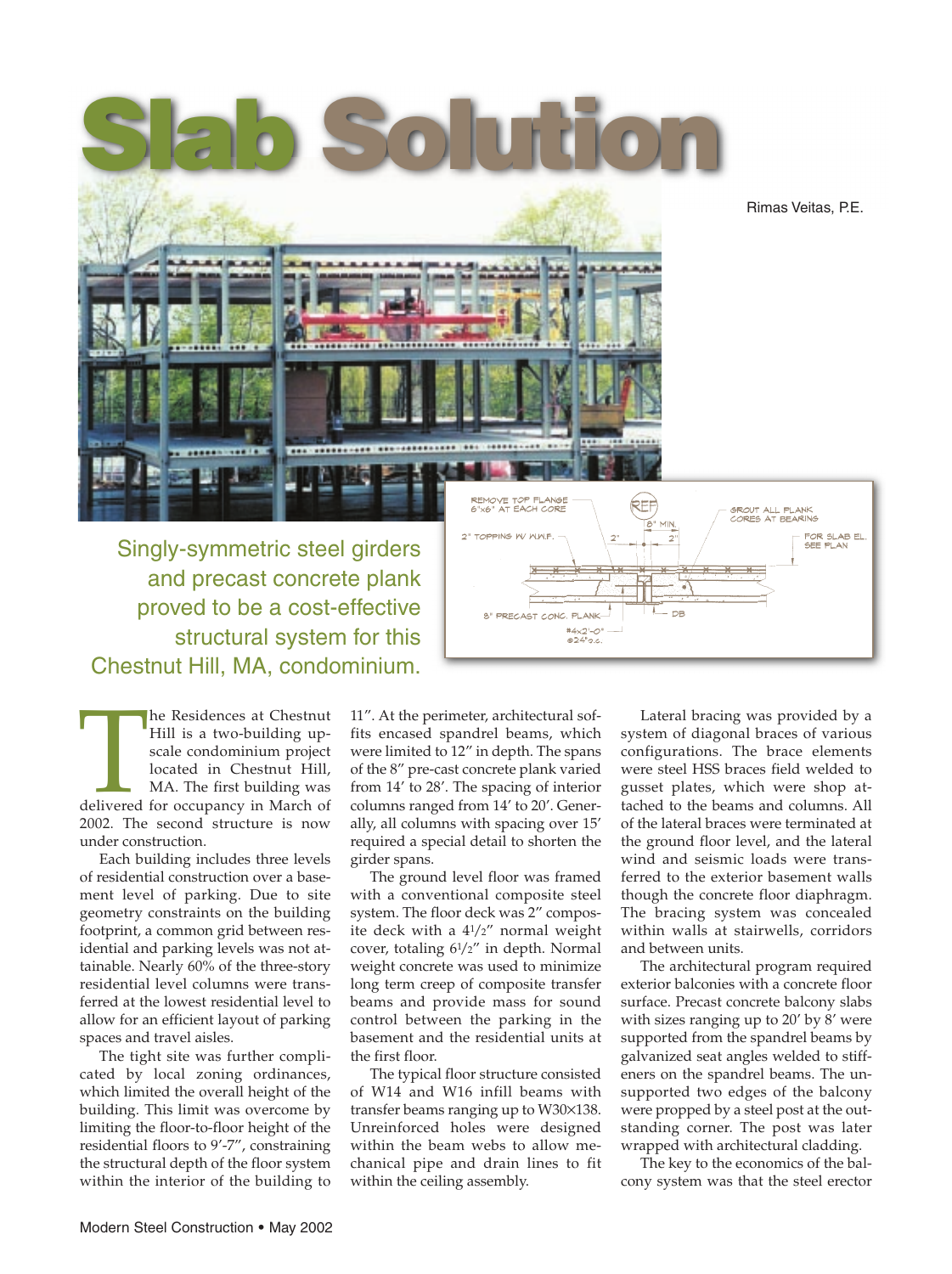Opposite (photo): One half of the partiallyerected structure. Note the first floor transfer level beams, D-Beams at the roof level and the specialized "suction" lifting device for the precast plank.

Opposite (detail): Section at D-Beam with concrete topping.

Right: view of the completed building. Note the parking entrance below the structure and the precast balconies.

placed the balconies as the steel and precast were being erected. This eliminated the need for a separate crane mobilization to erect the balconies. The quality of precast concrete provides for a long-term maintenance-free balcony.

## **DESIGN ALTERNATIVES**

After review of the architectural plans, only three structural systems were viable. The first was a cast in place concrete flat plate. The second was the use of precast concrete planks supported on conventional steel beams. The third was the girder-slab concept, licensed from Flex-Frame, LLC (www.flexframe.com).

The use of a concrete system was ruled out due to the large number of column transfers at the first floor level and the prohibitive cost of constructing flat plate concrete in the Boston area. In all there were 24 interior columns requiring transfers.

The second scheme considered was to frame the floor system with precast plank and heavy W10 to W14 column sections. The steel weight of this system turned out to be excessive. The conventional steel and precast plank scheme was eliminated because the deep steel beams projected down into the ceiling space and because of cost concerns.

A steel frame was used to construct a structure, which, due to floor-to-floor height limitations and ceiling height requirements combined with an irregular floor plan layout, could only be constructed with a cast-in-place concrete flat slab. After numerous preliminary layouts, a column grid was developed so that the building could be framed at the upper levels utilizing the 8" deep



singly-symmetric girders and 8" precast concrete plank.

The girder-slab concept, patented by Flex-Frame, LLC, allowed the floor construction depth to be minimized to a total thickness of less than 11". Structural bay sizes ranged up to 20' by 28'. The key to the system is Flex-Frame's "D-Beam" (dissymmetric beam), a singly-symmetric steel shape. Precast plank rests on the top of the bottom flange, which projects less than 1" below the bottom of the precast plank. The entire bulk of the depth of the D-Beam lies within the depth of the concrete plank.

This project was the third structure to utilize this relatively new technology. Other projects constructed using the girder-slab concept include the Somerset Hotel in New Jersey, Drexel University Dormitory in Philadelphia and the Marriott Fairfield Inn at Newark Airport.

David O'Sullivan, principal of O'Sullivan Architects, learned about the girder-slab concept at the 2000 AIA convention and decided that the system may be applicable for the Residences project. Just about eight months prior to being approached to design the project, we had enjoyed reading an article in *Modern Steel Construction* about the girder-slab concept. The story about the design of a steel framed hotel, which cloned a flat slab system in steel, left a lasting impression. After numerous phone conversations with



Detail of column "goosenecks"—beam "stubs" moment-connected to the columns to reduce the effective span of the girders.